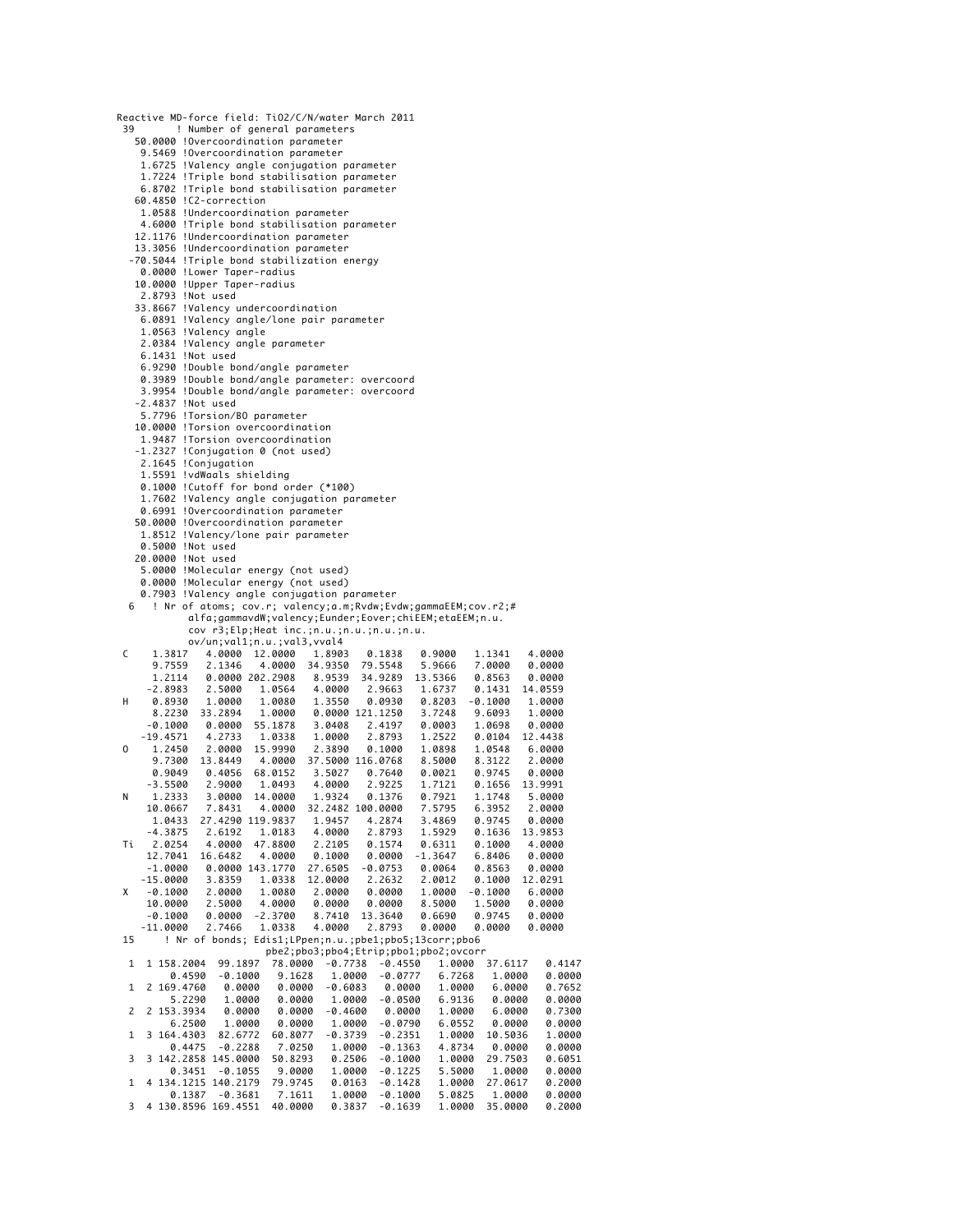|                         |   | 1.0000                  | $-0.3579$                                                     |                  | 7.0004          | 1.0000    |            | $-0.1193$ | 6.8773          |         | 1.0000  | 0.0000 |
|-------------------------|---|-------------------------|---------------------------------------------------------------|------------------|-----------------|-----------|------------|-----------|-----------------|---------|---------|--------|
| 4                       | 4 | 157.9384                |                                                               | 82.5526 152.5336 |                 | 0.4010    |            | $-0.1034$ | 1.0000          |         | 12.4261 | 0.5828 |
|                         |   | 0.1578                  | $-0.1509$                                                     |                  | 11.9186         | 1.0000    |            | -0.0861   | 5.4271          |         | 1.0000  | 0.0000 |
| 2                       |   | 3 160.0000              | 0.0000                                                        |                  | 0.0000          | $-0.5725$ |            | 0.0000    | 1.0000          |         | 6.0000  | 0.5626 |
|                         |   | 1.1150                  | 1.0000                                                        |                  | 0.0000          | 0.0000    |            | -0.0920   | 4.2790          |         | 0.0000  | 0.0000 |
| $\overline{c}$          |   | 4 185.3171              | 0.0000                                                        |                  | 0.0000          | $-0.3689$ |            | 0.0000    | 1.0000          |         | 6.0000  | 0.2854 |
|                         |   | 7.6517                  | 1.0000                                                        |                  | 0.0000          | 1.0000    |            | $-0.0408$ | 6.0255          |         | 0.0000  | 0.0000 |
| 1                       |   | 5 120.2408              | 0.0000                                                        |                  | 0.0000          | $-0.1559$ |            | $-0.3000$ | 0.0000          |         | 36.0000 | 0.3612 |
|                         |   | 3.4617                  | $-0.2934$                                                     |                  | 14.0555         | 1.0000    |            | $-0.1718$ | 5.3267          |         | 0.0000  | 0.0000 |
|                         |   |                         |                                                               |                  |                 |           |            |           |                 |         |         |        |
| 2                       | 5 | 0.0000                  | 0.0000                                                        |                  | 0.0000          | $-0.2872$ |            | $-0.3000$ | 1.0000          |         | 36.0000 | 0.0082 |
|                         |   | 1.7973                  | $-0.2500$                                                     |                  | 20.0000         | 1.0000    |            | $-0.2578$ | 6.5219          |         | 1.0000  | 0.0000 |
| 3                       | 5 | 130.5629                | 37.6984                                                       |                  | 0.0000          | 0.9228    |            | $-0.3000$ | 0.0000          |         | 36.0000 | 0.0850 |
|                         |   | 0.1150                  | $-0.2818$                                                     |                  | 16.1571         | 1.0000    |            | -0.1343   | 6.8264          |         | 0.0000  | 0.0000 |
| 4                       |   | 5 139.9897              | 0.0000                                                        |                  | 0.0000          | $-0.2447$ |            | $-0.3000$ | 0.0000          |         | 36.0000 | 0.1488 |
|                         |   | 3.8726                  | $-0.2500$                                                     |                  | 20.0000         | 1.0000    |            | $-0.1023$ | 6.2547          |         | 0.0000  | 0.0000 |
| 5                       | 5 | 80.1930                 | 0.0000                                                        |                  | 0.0000          | $-0.8469$ |            | $-0.2000$ | 0.0000          |         | 16.0000 | 0.2022 |
|                         |   | 0.7528                  | $-0.1924$                                                     |                  | 14.9725         | 1.0000    |            | $-0.0885$ | 5.0000          |         | 0.0000  | 0.0000 |
| 10                      |   |                         | ! Nr of off-diagonal terms; Ediss;Ro;gamma;rsigma;rpi;rpi2    |                  |                 |           |            |           |                 |         |         |        |
| 1                       | 2 | 0.1239                  | 1.4004                                                        |                  | 9.8467          | 1.1210    |            | $-1.0000$ | $-1.0000$       |         |         |        |
| 2                       | 3 | 0.0283                  | 1.2885                                                        |                  | 10.9190         | 0.9215    |            | $-1.0000$ | $-1.0000$       |         |         |        |
| $\overline{c}$          | 4 | 0.0687                  | 1.5130                                                        |                  | 10.0094         | 0.9412    |            | $-1.0000$ | $-1.0000$       |         |         |        |
| $\mathbf 1$             |   |                         |                                                               |                  |                 |           |            |           |                 |         |         |        |
|                         | 3 | 0.1345                  | 1.8422                                                        |                  | 9.7725          | 1.2835    |            | 1.1576    | 1.0637          |         |         |        |
| 1                       | 4 | 0.1447                  | 1.8766                                                        |                  | 9.7990          | 1.3436    |            | 1.1885    | 1.1363          |         |         |        |
| 3                       | 4 | 0.1048                  | 2.0003                                                        |                  | 10.1220         | 1.3173    |            | 1.1096    | 1.0206          |         |         |        |
| $\overline{c}$          | 5 | 0.1750                  | 1.7939                                                        |                  | 13.5000         | 0.0100    |            | $-1.0000$ | $-1.0000$       |         |         |        |
| 3                       | 5 | 0.1200                  | 1.8000                                                        |                  | 10.5000         | 1.6526    |            | 1.4718    | $-1.0000$       |         |         |        |
| $\mathbf 1$             | 5 | 0.1001                  | 1.9467                                                        |                  | 11.1261         | 1.9453    |            | $-1.0000$ | $-1.0000$       |         |         |        |
| 4                       | 5 | 0.1315                  | 1.8167                                                        |                  | 11.1037         | 1.7796    |            | $-1.0000$ | $-1.0000$       |         |         |        |
| 51                      |   |                         | ! Nr of angles;at1;at2;at3;Thetao,o;ka;kb;pv1;pv2             |                  |                 |           |            |           |                 |         |         |        |
| 1                       | 1 | 1                       | 59.0573                                                       | 30.7029          | 0.7606          |           | 0.0000     | 0.7180    |                 | 6.2933  | 1.1244  |        |
| 1                       | 1 | 2                       | 65.7758                                                       | 14.5234          | 6.2481          |           |            | 0.5665    |                 |         | 1.6255  |        |
|                         |   |                         |                                                               |                  |                 |           | 0.0000     |           |                 | 0.0000  |         |        |
| 2                       | 1 | $\overline{c}$          | 70.2607                                                       | 25.2202          | 3.7312          |           | 0.0000     | 0.0050    |                 | 0.0000  | 2.7500  |        |
| 1                       | 2 | 2                       | 0.0000                                                        | 0.0000           | 6.0000          |           | 0.0000     | 0.0000    |                 | 0.0000  | 1.0400  |        |
| $1\,$                   | 2 | $\mathbf 1$             | 0.0000                                                        | 3.4110           | 7.7350          |           | 0.0000     | 0.0000    |                 | 0.0000  | 1.0400  |        |
| 2                       | 2 | 2                       | 0.0000                                                        | 27.9213          | 5.8635          |           | 0.0000     | 0.0000    |                 | 0.0000  | 1.0400  |        |
| 1                       | 1 | 3                       | 53.9517                                                       | 7.8968           | 2.6122          |           | 0.0000     | 3.0000    |                 | 58.6562 | 1.0338  |        |
| 3                       | 1 | 3                       | 76.9627                                                       | 44.2852          | 2.4177          |           | $-25.3063$ |           | 1.6334 -50.0000 |         | 2.7392  |        |
| $\mathbf 1$             | 1 | 4                       | 78.5538                                                       | 21.4381          | 7.4715          |           | 0.0000     | 1.1046    |                 | 50.0000 | 1.5275  |        |
| 3                       | 1 | 4                       | 73.9544                                                       | 12.4661          | 7.0000          |           | 0.0000     | 1.1046    |                 | 0.0000  | 1.1880  |        |
| 4                       | 1 | 4                       | 89.3168                                                       | 20.2660          | 7.5000          |           | 0.0000     | 1.1046    |                 | 0.0000  | 1.5403  |        |
| $\overline{\mathbf{c}}$ | 1 | 3                       | 65.0000                                                       | 16.3141          | 5.2730          |           | 0.0000     | 0.4448    |                 | 0.0000  | 1.4077  |        |
| $\mathsf{2}$            |   |                         |                                                               |                  |                 |           |            |           |                 |         |         |        |
|                         | 1 | 4                       | 74.2929                                                       | 31.0883          | 2.6184          |           | 0.0000     | 0.1000    |                 | 0.0000  | 1.0500  |        |
| $\mathbf 1$             | 2 | 4                       | 0.0000                                                        | 0.0019           | 6.3000          |           | 0.0000     | 0.0000    |                 | 0.0000  | 1.0400  |        |
| $\mathbf 1$             | 3 | $\mathbf 1$             | 72.6199                                                       | 42.5510          | 0.7205          |           | 0.0000     | 2.9294    |                 | 0.0000  | 1.3096  |        |
| $1\,$                   | 3 | 3                       | 81.9029                                                       | 32.2258          | 1.7397          |           | 0.0000     | 0.9888    |                 | 68.1072 | 1.7777  |        |
| $\mathbf 1$             | 3 | 4                       | 82.4890                                                       | 31.4554          | 0.9953          |           | 0.0000     | 3.0000    |                 | 0.0000  | 1.0783  |        |
| 3                       | 3 | 3                       | 80.7324                                                       | 30.4554          | 0.9953          |           | 0.0000     | 3.0000    |                 | 50.0000 | 1.0783  |        |
| 3                       | 3 | 4                       | 84.3637                                                       | 31.4554          | 0.9953          |           | 0.0000     | 3.0000    |                 | 0.0000  | 1.0783  |        |
| $\overline{\mathbf{4}}$ | 3 | 4                       | 89.7071                                                       | 31.4554          | 0.9953          |           | 0.0000     | 3.0000    |                 | 0.0000  | 1.1519  |        |
| $\mathbf 1$             | 3 | 2                       | 70.1101                                                       | 13.1217          | 4.4734          |           | 0.0000     | 0.8433    |                 | 0.0000  | 3.0000  |        |
| $\mathsf{2}$            | 3 | 3                       | 75.6935                                                       |                  |                 |           | 0.0000     | 1.0000    |                 |         |         |        |
| $\mathsf{2}$            | 3 | 4                       |                                                               | 50.0000          | 2.0000          |           |            |           |                 | 0.0000  | 1.1680  |        |
|                         |   |                         | 75.6201                                                       | 18.7919          | 0.9833          |           | 0.0000     | 0.1000    |                 | 0.0000  | 1.0500  |        |
| $\overline{c}$          | 3 | $\overline{\mathbf{c}}$ | 85.8000                                                       | 9.8453           | 2.2720          |           | 0.0000     | 2.8635    |                 | 0.0000  | 1.5800  |        |
| $1\,$                   | 4 | $\mathbf 1$             | 81.4699                                                       | 7.2318           | 1.2608          |           | 0.0000     | 3.0000    |                 | 0.0000  | 1.2127  |        |
| 1                       | 4 | 3<br>103.3204           |                                                               | 33.0381          | 0.5787          |           | 0.0000     | 3.0000    |                 | 0.0000  | 1.2127  |        |
| 1                       | 4 | 4                       | 50.0000                                                       | 25.0250          | 4.7651          |           | 0.0000     | 3.0000    |                 | 0.0000  | 1.2028  |        |
| 3                       | 4 | 3                       | 74.1978                                                       | 42.1786          | 1.7845 -18.0069 |           |            | 3.0000    |                 | 0.0000  | 1.2127  |        |
| 3                       | 4 | 4                       | 74.8600                                                       | 43.7354          | 1.1572          |           | -0.9193    | 3.0000    |                 | 0.0000  | 1.2127  |        |
| 4                       | 4 | 4                       | 75.0538                                                       | 14.8267          | 5.2794          |           | 0.0000     | 3.0000    |                 | 0.0000  | 1.2127  |        |
| 1                       | 4 | 2                       | 68.2294                                                       | 29.6576          | 1.0533          |           | 0.0000     | 0.3481    |                 | 0.0000  | 1.5443  |        |
| 2                       | 4 | 3                       | 81.3686                                                       | 40.0712          | 2.2396          |           | 0.0000     | 0.3481    |                 | 0.0000  | 1.5443  |        |
|                         |   |                         |                                                               |                  |                 |           |            |           |                 |         |         |        |
| 2                       | 4 | 4                       | 83.0104                                                       | 43.4766          | 1.5328          |           | 0.0000     | 0.3481    |                 | 0.0000  | 1.5443  |        |
| 2                       | 4 | 2                       | 79.6336                                                       | 17.7917          | 3.7832          |           | 0.0000     | 0.0222    |                 | 0.0000  | 2.0238  |        |
| 1                       | 2 | 3                       | 0.0000                                                        | 25.0000          | 3.0000          |           | 0.0000     | 1.0000    |                 | 0.0000  | 1.0400  |        |
| 1                       | 2 | 4                       | 0.0000                                                        | 0.0019           | 6.0000          |           | 0.0000     | 0.0000    |                 | 0.0000  | 1.0400  |        |
| 3                       | 2 | 3                       | 0.0000                                                        | 15.0000          | 2.8900          |           | 0.0000     | 0.0000    |                 | 0.0000  | 2.8774  |        |
| 3                       | 2 | 4                       | 0.0000                                                        | 0.0019           | 6.0000          |           | 0.0000     | 0.0000    |                 | 0.0000  | 1.0400  |        |
| 4                       | 2 | 4                       | 0.0000                                                        | 0.0019           | 6.0000          |           | 0.0000     | 0.0000    |                 | 0.0000  | 1.0400  |        |
| $\overline{c}$          | 2 | 3                       | 0.0000                                                        |                  |                 |           |            |           |                 |         |         |        |
| $\overline{\mathbf{c}}$ | 2 | 4                       |                                                               | 8.5744           | 3.0000          |           | 0.0000     | 0.0000    |                 | 0.0000  | 1.0421  |        |
|                         |   |                         | 0.0000                                                        | 0.0019           | 6.0000          |           | 0.0000     | 0.0000    |                 | 0.0000  | 1.0400  |        |
| 3                       | 5 | 3                       | 90.0000                                                       | 30.4624          | 2.1468          |           | 0.0000     | 0.0500    |                 | 0.0000  | 1.9485  |        |
| 5                       | 3 | 5                       | 90.0000                                                       | 5.7486           | 5.0000          |           | 0.0000     | 2.0000    |                 | 0.0000  | 1.1000  |        |
| 3                       | 3 | 5                       | 62.9344                                                       | 15.0215          | 4.3743          |           | 0.0000     | 0.6168    |                 | 0.0000  | 1.1673  |        |
| 3                       | 5 | 5                       | 33.7127                                                       | 8.0623           | 3.4580          |           | 0.0000     | 0.0500    |                 | 0.0000  | 2.6065  |        |
| $\overline{c}$          | 3 | 5                       | 90.0000                                                       | 9.7766           | 8.0000          |           | 0.0000     | 0.0505    |                 | 0.0000  | 1.7257  |        |
| $\mathbf 1$             | 3 | 5                       | 75.7312                                                       | 34.8959          | 6.9490          |           | 0.0000     | 1.8293    |                 | 0.0000  | 3.9773  |        |
| 1                       | 5 | 3                       | 69.2455                                                       | 15.9824          | 1.5873          |           | 0.0000     | 0.9189    |                 | 0.0000  | 1.1195  |        |
| 3                       | 5 | 4                       | 71.4297                                                       | 10.5302          | 1.4521          |           | 0.0000     | 1.1031    |                 | 0.0000  | 1.3572  |        |
| 1                       | 5 | 1                       | 82.5240                                                       | 18.5032          | 3.0278          |           | 0.0000     | 0.9501    |                 | 0.0000  | 1.3920  |        |
| 5                       | 1 | 5                       | 74.6269                                                       | 7.4623           | 3.7362          |           | 0.0000     | 1.2576    |                 | 0.0000  | 1.1388  |        |
|                         |   |                         |                                                               |                  |                 |           |            |           |                 |         |         |        |
| 36                      |   |                         | ! Nr of torsions;at1;at2;at3;at4;;V1;V2;V3;V2(B0);vconj;n.u;n |                  |                 |           |            |           |                 |         |         |        |
| 1                       | 1 | 1<br>1                  | -0.2500                                                       | 34.7453          |                 | 0.0288    | $-6.3507$  |           | -1.6000         | 0.0000  |         | 0.0000 |
| 1                       | 1 | $\mathbf{1}$<br>2       | $-0.2500$                                                     | 29.2131          |                 | 0.2945    | -4.9581    |           | $-2.1802$       | 0.0000  |         | 0.0000 |
| 2                       | 1 | 1<br>2                  | -0.2500                                                       | 31.2081          |                 | 0.4539    | -4.8923    |           | $-2.2677$       | 0.0000  |         | 0.0000 |